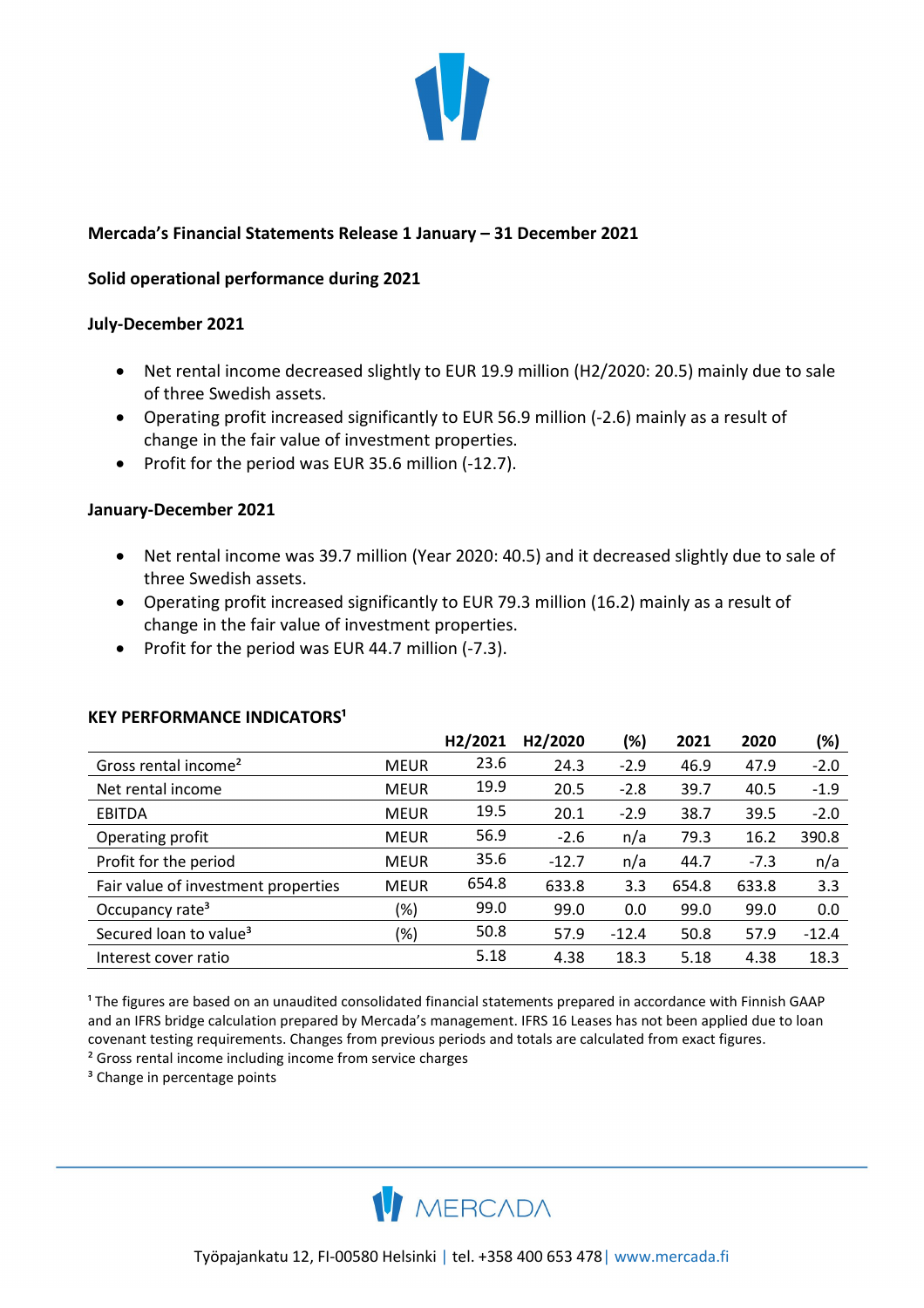

## **CEO Jari Koistinen:**

Mercada's operational performance remained stable in the reporting period 2021.

Mercada`s operational performance continued stable during the reporting period of 2021. Pandemic situation affected the market throughout the year but company`s portfolio that consists mainly of Kesko operated grocery anchored properties with triple-net lease agreements coped well with the challenging situation.

The considerable improvement in operating profit was mainly due to the significant change in the fair value of investment property.

Net rental income declined mostly because of the sale of Swedish assets but also covid-19 -related temporary concessions that were granted for some of the most affected tenants in shopping centres.

Despite the pandemic situation, our shopping centres maintained their competitive positions and outperformed the previous year in terms of both visitors and sales. Shopping centres Karisma and Veturi both continued with Breeam In-Use Excellent rated certifications.

During the first half of 2021 Mercada's wholly owned Swedish company Ankaregatans Fastigheter AB sold its shares in KR Fastigheter i Eskilstuna AB (K-Rauta Eskilstuna), KR Fastigheter i Halmstad AB (K-Rauta Halmstad) and KR Fastigheter i Umeå (K-Rauta Umeå).

After the sale of Swedish assets Mercada owns investment properties only in Finland. The focus of Mercada's possible future investments is on grocery-anchored real estates in Finland operated by Kesko.

The net proceeds from the sale of the Swedish assets enabled Mercada to repay its SEK denominated bank loan and additionally make an extraordinary prepayment of EUR bank loan in June. This enabled the continued improvement of the loan covenant key rations, loan-to-value and interest coverage, further.

During the second half of 2021 Mercada refinanced its bank loans. Former bank loans were replaced with a new 5-year bullet repayment schedule bank loan. Also, a commitment for refinancing current bond at the maturity date in October 2022 was included in the arrangement. The new loan agreement has more favorable terms and will result in lower interest costs for Mercada.

For further enquiries, please contact: CEO Jari Koistinen, tel. +358 400 653 478

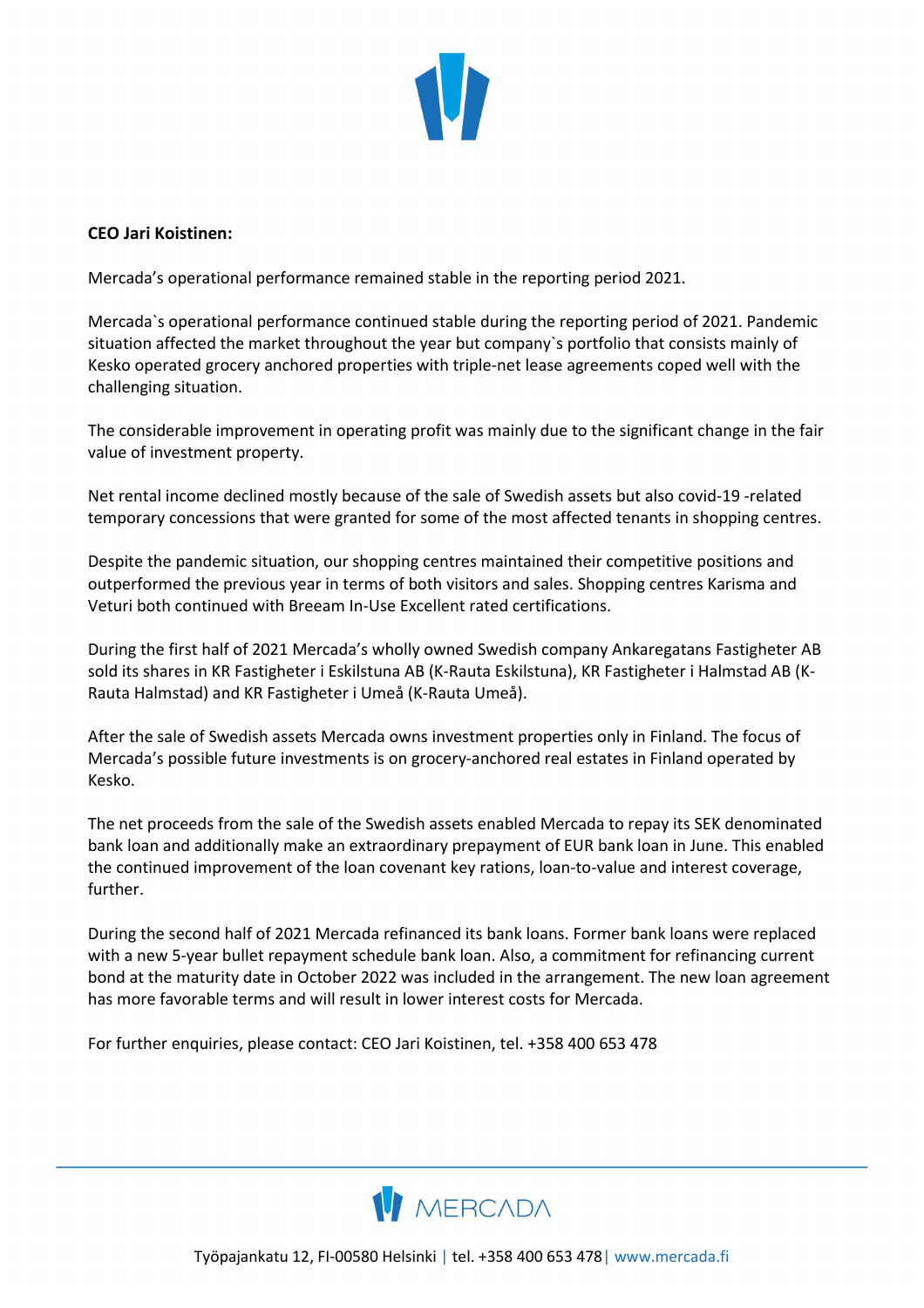

## **CONDENSED BALANCE SHEET, IFRS**

| <b>MEUR</b>                         | <b>31 December 2021</b> |
|-------------------------------------|-------------------------|
| <b>ASSETS</b>                       |                         |
| Investment properties               | 654.8                   |
| Total non-current assets            | 654.8                   |
| Short term receivables              | 0.7                     |
| Cash and cash equivalents           | 9.1                     |
| Total current assets                | 9.9                     |
| <b>TOTAL ASSETS</b>                 | 664.7                   |
|                                     |                         |
| <b>EQUITY AND LIABILITIES</b>       |                         |
| Shareholders' equity                | 132.9                   |
| Shareholders' loans                 | 168.0                   |
| <b>Bank loans</b>                   | 157.7                   |
| Deferred tax liabilities            | 24.9                    |
| Long-term liabilities total         | 350.6                   |
| Bond 10/2017                        | 174.8                   |
| Other short-term liabilities        | 6.4                     |
| Short-term liabilities total        | 181.2                   |
| <b>TOTAL EQUITY AND LIABILITIES</b> | 664.7                   |